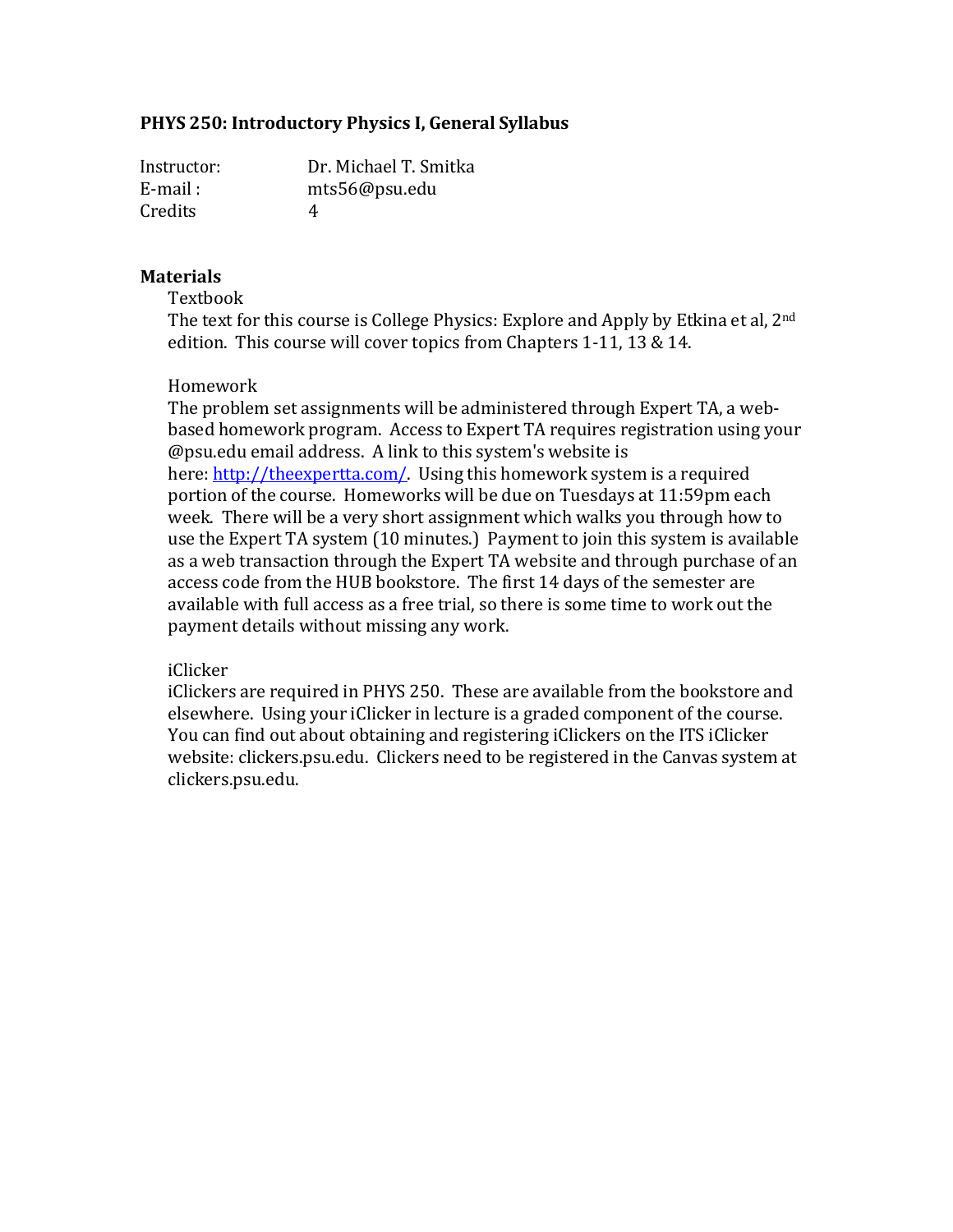## **Course Description**

Algebra-based introduction to mechanics and sound including such topics as, oneand two-dimensional motion, vectors, relative and circular motion, force and dynamics, Newton's laws of motion, work and kinetic energy, potential energy and energy conservation, momentum, rotational motion and angular velocity, static equilibrium and properties of materials, static and moving fluids, vibrations, simple harmonic motion, general properties of waves, sound, and human hearing.

For a detailed listing of lecture topics and a schedule of major course events, please refer to the course calendar in Canvas.

# **Course Objectives**

- 1. Describing Motion
	- a. Distinguish and relate position, displacement, velocity and acceleration using slopes and areas of graphs, particularly velocity versus time graphs.
	- b. Relate position, displacement, velocity and acceleration for constant acceleration situations (e.g., free fall) using the  $x/v/v^2$  equations.
	- c. Solve a two-dimensional problem by decomposing it into two separate one dimensional problems (e.g., projectile motion).
	- d. Recognize that an object moving in a circle has a constant, inwards acceleration whose magnitude depends on the object's speed and radius of the circle. (Centripetal acceleration).
	- e. Use vector relations to add and subtract vectors and to convert vectors from magnitude-angle to component form and vice-versa.
- 2. Newton's Laws of Motion
	- a. Consistently apply the idea that net forces are directly related to acceleration, not velocity. (Newton's First & Second Laws) NOTE: This is one of the most important ideas in the course.
	- b. Draw a free-body diagram for a situation and use the diagram to determine the net force (in each direction) on an object and relate the net force to the object's mass and acceleration. (Newton's Second Law)
	- c. Use the concept of gravitational field to analyze the motion of objects near the surface of the Earth and in planetary motion (Newton's Law of Gravity). (near the surface of the Earth and for planetary motion)
	- d. Recognize that all forces are two-way interactions between two objects and that these two object exert equal (in magnitude) but opposite (in direction) forces on each other. (Newton's Third Law)
	- e. Be able to use selective grouping and curved coordinate systems to solve problems of multiple connected objects.
- 3. Rotational Motion
	- a. Apply all the kinematics relationships for one-dimensional motion to rotational motion, substituting angular variables for linear ones (e.g. θ for x).
	- b. Determine the torque on an object given the force applied and where the force is applied relative to the axis of rotation of the object.
	- c. Calculate the moment of inertia (resistance to angular acceleration) of an object given its distribution of mass and axis of rotation.
	- d. Relate the net torque on an object to its moment of inertia and angular acceleration.
	- e. Locate the center of mass (CoM) of an extended object or a collection of objects and recognize that the CoM is the point around which there is no gravitational torque.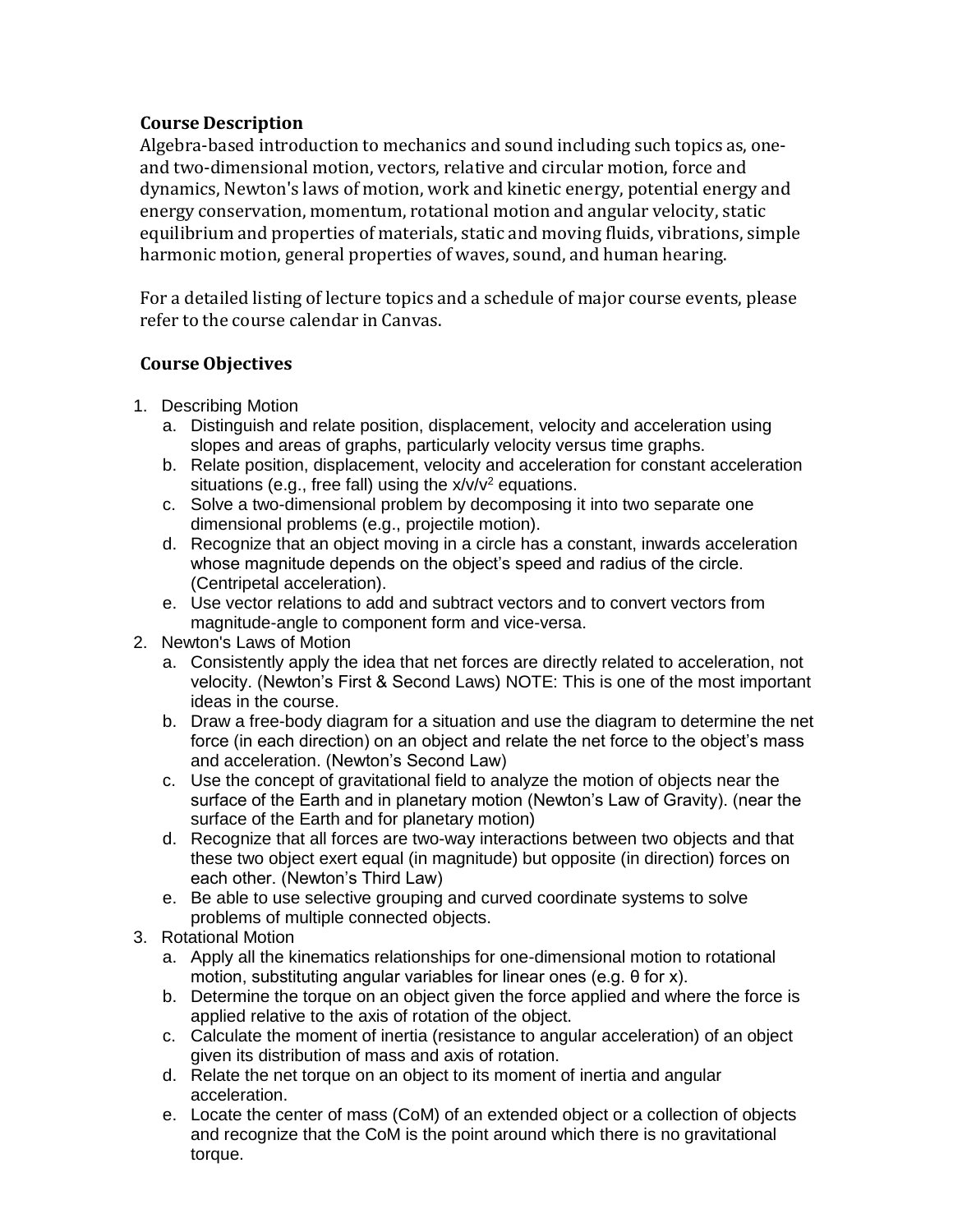- f. Use both forces and torques to analyze systems in equilibrium (e.g., determine all the forces acting on a system in equilibrium), and use the notion of a lever in the analysis.
- 4. Momentum
	- a. Relate the force and time the force is applied (e.g., with a force versus time graph) to the impulse and change in momentum of an object.
	- b. Analyze interactions between objects (e.g., collisions, explosions) in closed systems using conservation of momentum.
	- c. Explain the change in rotational speed of objects in terms of conservation of angular momentum.
- 5. Energy
	- a. Distinguish the concepts of force and energy and be able to calculate the work done by a force on a system and relate that to the change in energy of the system.
	- b. Calculate the gravitational potential energy, elastic potential energy, kinetic energy, and rotational kinetic energy of a system.
	- c. Use conservation of energy to analyze closed systems (including elastic collisions) and determine the energy transfer in/out of systems that are not closed (including inelastic collisions).
	- d. Determine the power used by/added to a system in terms of the rate of change of energy of the system.
- 6. Fluids
	- a. Articulate the relationship between pressure and force; determine the pressure throughout a fluid and relate pressure changes to density and variations in depth.
	- b. Relate the buoyant force on an object to the weight of the fluid displaced by the object; be able to analyze situations in which the object is floating, neutrally buoyant, or completely submerged in the fluid.
	- c. Relate the speeds of incompressible fluids in different segments of pipes through the continuity equation
	- d. Relate the speeds of different segments of a fluid flow at different altitudes and pressure through Bernoulli's equation.
- 7. Oscillations and Waves
	- a. Analyze the behavior of simple harmonic oscillators (including mass-spring systems and simple pendulums) in terms of energy and the position, velocity, and acceleration equations.
	- b. Determine the resonant frequency and period of an oscillator (e.g., pendulum, mass on spring) and articulate that the amplitude does not affect the frequency/period for a simple harmonic oscillator.
	- c. Graphically determine the effect of two transverse wave pulses passing through one another.
	- d. Determine amplitude, frequency (pitch), period, wavelength, and wave speed from time- and/or position-graphs of a wave or when provided similar information about the wave; in particular, relate frequency, wavelength and wave speed.
	- e. Determine the effect on wave speed and frequency of oscillation of a standing wave when changing one or more of these variables: length of the standing wave, mass/length of the medium, tension of the medium.
	- f. Relate the effect of different harmonics on the wavelength and frequency of standing waves in strings, open tubes, and closed tubes.

### **Exams**

There will be three exams. The final exam is comprehensive. Exam rules, sample exams, study resources and more are available in the Exam Resources section of Canvas.

### **Assistance Sessions**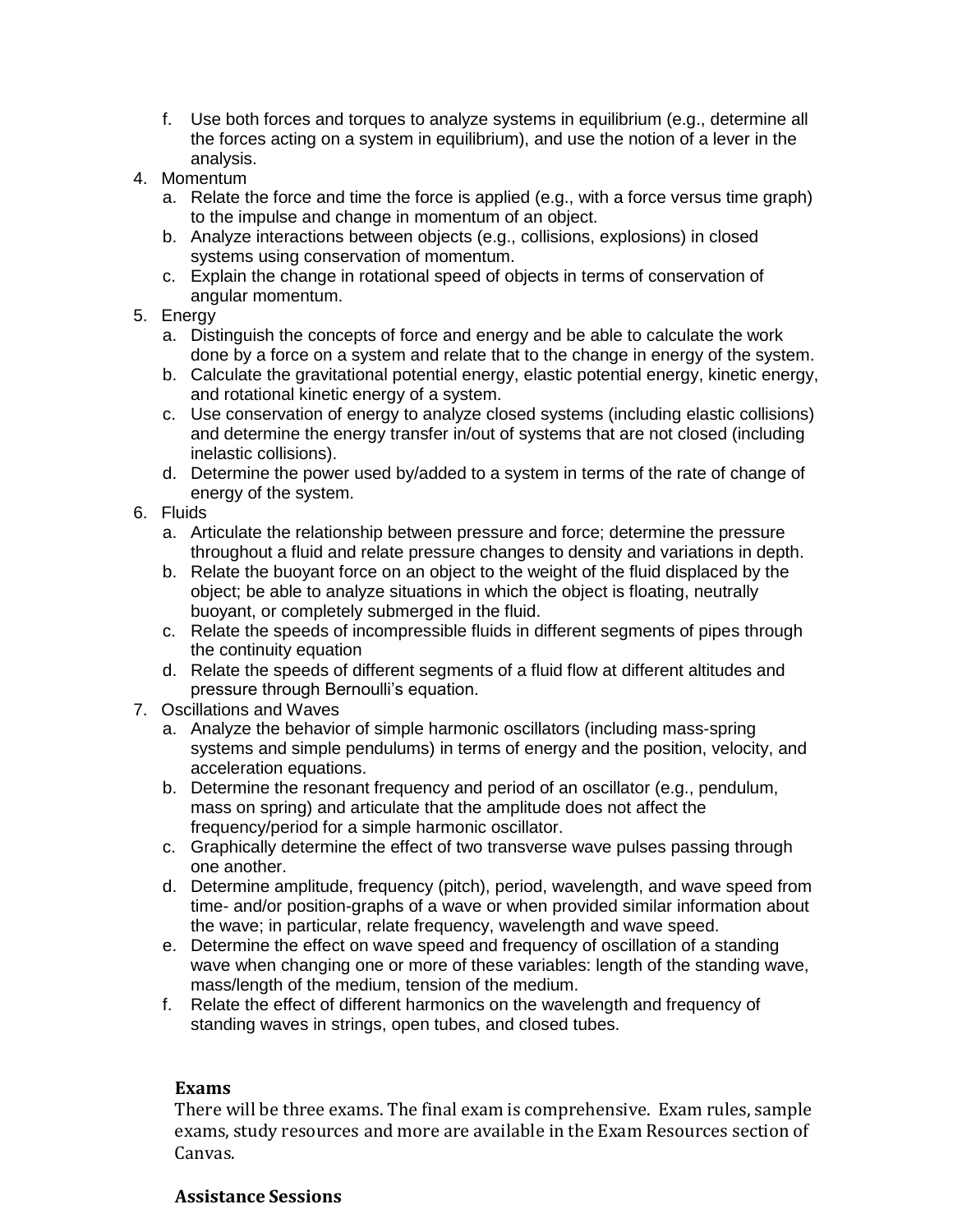We provide free assistance with all aspects of the PHYS 250 course. Dr. Smitka and TAs will be available to assist during office hours and at the Physics Assistance Resource Center (PARC.) The listing of exact hours and locations is available on the Canvas website. All course staff are able to assist with course content questions relating to homework, exam prep, recitations, and lab.

### **Group Work**

PHYS 250 requires group work during lab and recitation. Students are encouraged to work together and collaborate on assignments; however, work submitted for individual assessment must be the work of the individual student. A good way to ensure this is to make sure, even when working in groups that you each write up your responses independently of everyone else. Please refer to the Academic Integrity Policy. If you have any problems with the homework, please see any of the TAs in the course or the lecturer during their office hours, or contact them to set up an appointment to meet.

## **Course Prerequisites**

MATH 022 & MATH 026; or MATH 040; or MATH 041 or satisfactory performance on the mathematics proficiency examination.

## **Grading Policy**

Your grade in the course will be based on your work in lecture, your performance in the labs, in recitation, on the homework assignments, and on the exams with the following weights:

5% Participation 10% Homework 10% Recitation 10% Laboratories 20% Midterm 1 20% Midterm 2 25% Final Exam

Lecture Participation:

Lecture participation is expected. Participation will take the form of interactive demos, in-class problem solutions, in-class activities, and iClicker questions. Reading the textbook prior to class is expected and will be assessed using iClicker questions at the beginning of lectures. This assessment falls under the participation category.

Clicker scores are pooled into 3-week long blocks. A full participation score is awarded for an individual 3-week long block in which 80% of the questions are answered correctly. Each question gives the opportunity to earn 2 points: 1 point for submitting an answer and one point for selecting the correct answer. Please note that lectures will contain a differing number of clicker questions and participation grades are calculated based on the number of questions answered, not number of lectures attended.

If at the end of the semester it is the case that a student's exam average is greater than their participation average, then the student's participation average score will be replaced with their exam average score. The exam average will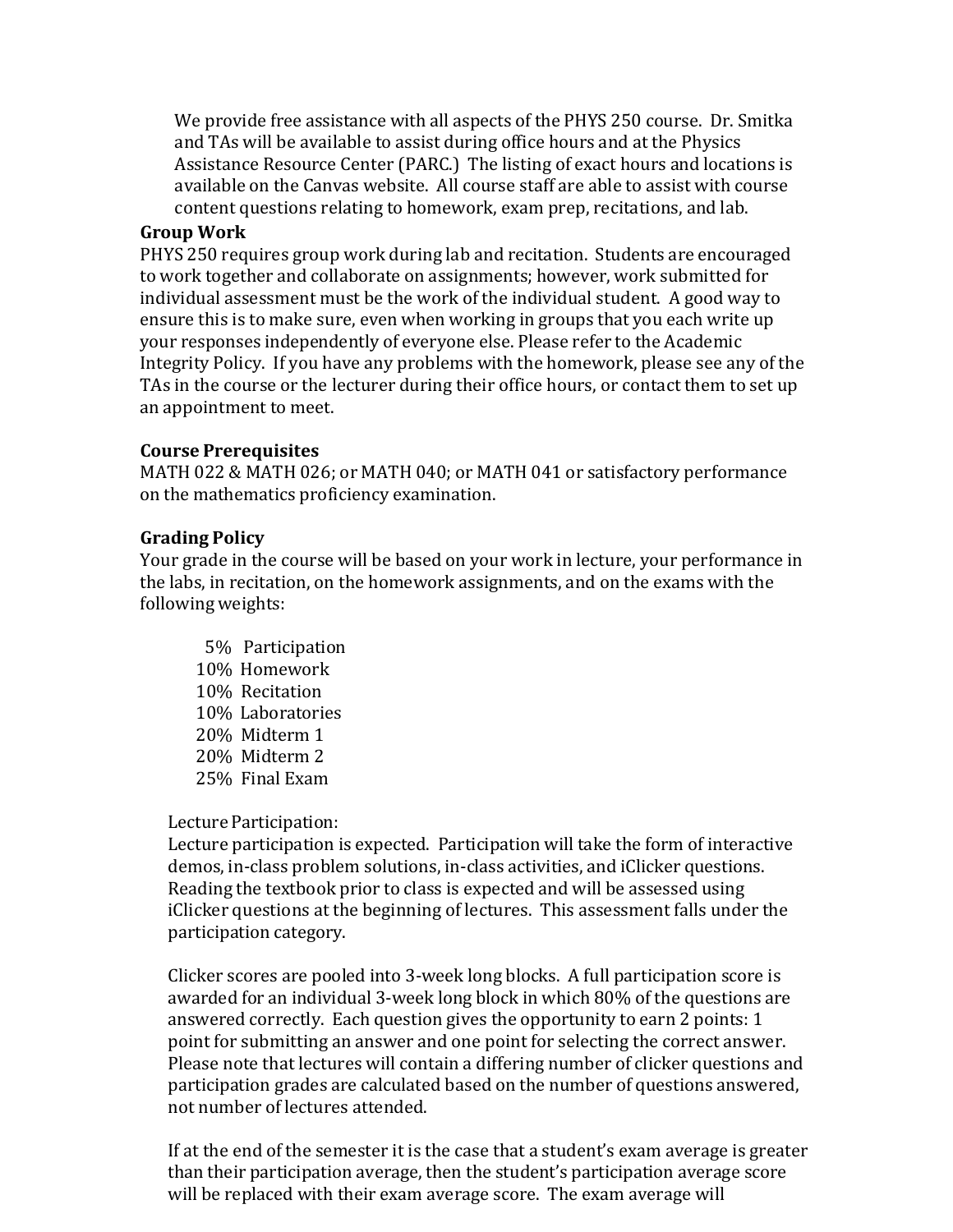constitute the 5% of total course credit allotted for participation.

## Homework

The total homework score is calculated as the average of the scores of all homework assignments. A full homework score is awarded for an individual assignment that is 90% correct. All homework assignments are weighted equally. The instructions for each assignment will describe how the number of points earned on a problem decreases on subsequent submissions.

## Labs and Recitations

Each lab and recitation carries equal weight. TAs administer lab and recitation sections and grade the reports. It generally takes about 1 week for TAs to record lab and recitation grades in the Canvas gradebook. If a student notices an activity grade score to be missing one week or more following the activity, then the student should first attempt to resolve the matter first by contacting the TA then, if the TA is unresponsive, contacting Dr. Smitka. Lab and recitation grade disputes must be resolved prior to the Monday starting final exams week.

## CourseGrades

Final letter grades for the course will be based on an absolute scale. You can verify the calculation of your score by using the Canvas gradebook and this procedure:

The course grade will be rounded to the nearest integer. The combined average exam score (computed as the combined, weighted average of all midterm and final exams taken to date) will be rounded to 70% if it is less than 70%. In such cases, the grades on the most recent exam will be adjusted by additively raising the exam scores to allow the combined exam average to meet the target minimum of 70%.

Course grades will be assigned according to the following grading scheme:

| $93%$ ≤     | A $\leq 100\%$             |
|-------------|----------------------------|
| $90\% \leq$ | $A - 93\%$                 |
| 87% ≤       | $B+ < 90\%$                |
| 83% ≤       | $B < 87\%$                 |
| $80\% \leq$ | $B- < 83\%$                |
| 77% ≤       | $C + < 80\%$               |
| 70% ≤       | $< 77\%$<br>$\mathsf{C}^-$ |
| $60\% \leq$ | $~< 70\%$<br>D             |
| $0\% \leq$  | $<60\%$<br>F.              |
|             |                            |

You are responsible for verifying all of your scores (with the exception of the final exam score) before the final exam for the course. All requests for grade adjustments must be submitted to Dr. Smitka no later than the Monday starting final exam week.

# **Attendance Policy**

## Lecture

You must attend the lecture section for which you are registered. We will use iClickers in class for three different types of questions in lecture: (1) reading quizzes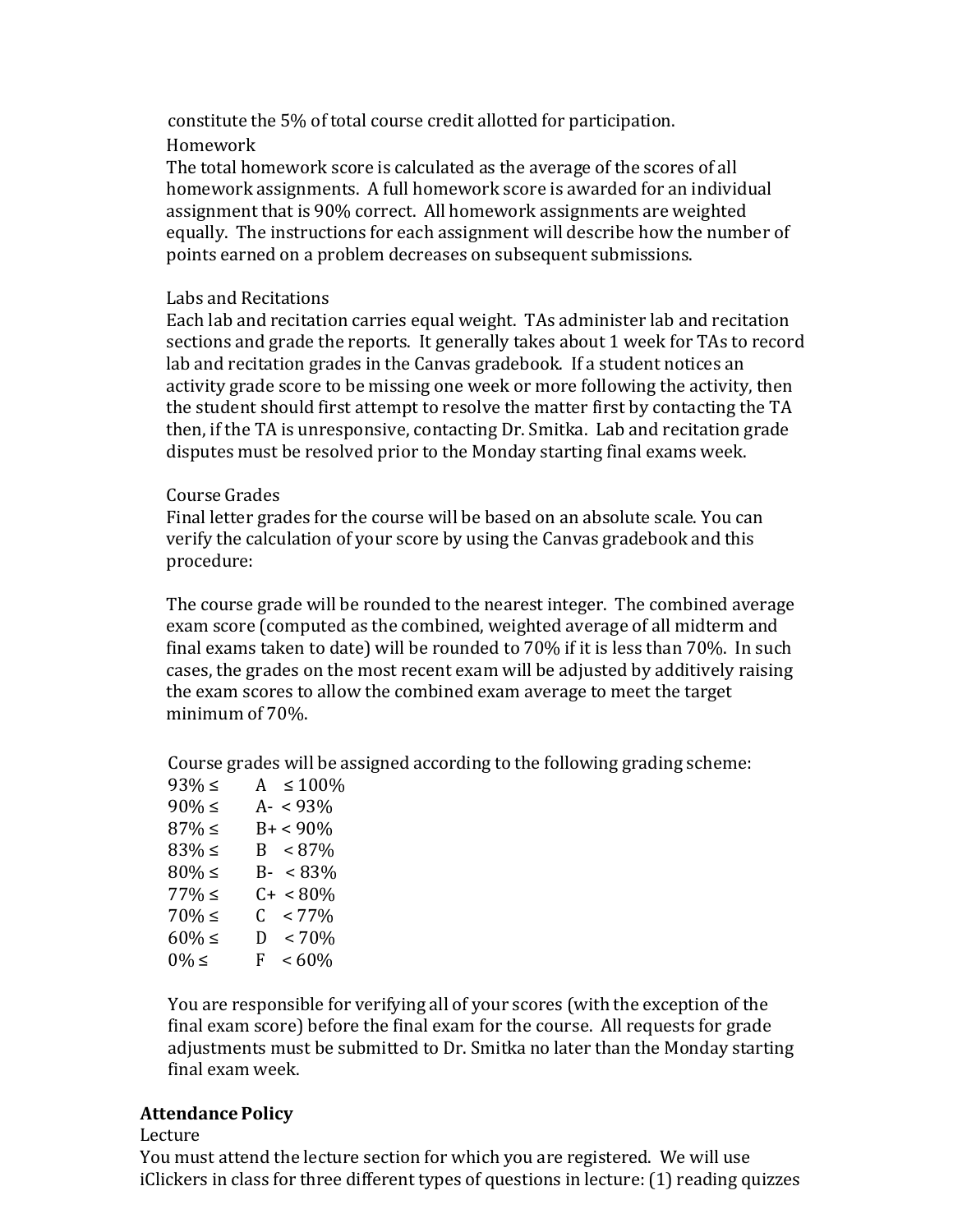or review questions at the beginning of each class, (2) in-class concept questions designed to challenge your thinking, and (3) review of material covered to make sure everyone understands what we just discussed. You can find out about obtaining and registering iClickers on the ITS Clicker website: clickers.psu.edu. When registering you must use your PSU email address (e.g., abc123@psu.edu) to register your clicker in order to receive credit. If you register through the link in Canvas it will automatically register you correctly. Clicker registrations need to be renewed each fall semester.

"Clicker questions" are multiple choice, conceptual questions that are designed to help point out common misconceptions and provide feedback during the class. They are designed to help students know when they understand the topic at hand, and help your instructor to know when more discussion is needed for a given topic.

To avoid accidentally swapping a clicker with another student, be sure to put your name or some other identifying feature on your clicker. You must attend your scheduled PHYS 250 section.

Appropriate use of clickers by their owner during their class is an expectation of the course. **Asking someone to use your clicker for you is asking that person to help you cheat. If someone asks you to use their clicker, that person is asking you to help them cheat. If you agree, you have helped them cheat.** Students that misuse clickers in such a way may lose all clicker points accrued up to and including the day in question. Please refer to the Academic Integrity Policy of this syllabus for more details. Students verified to have misused clickers will be receive official academic integrity violations, filed through the standard PSU system.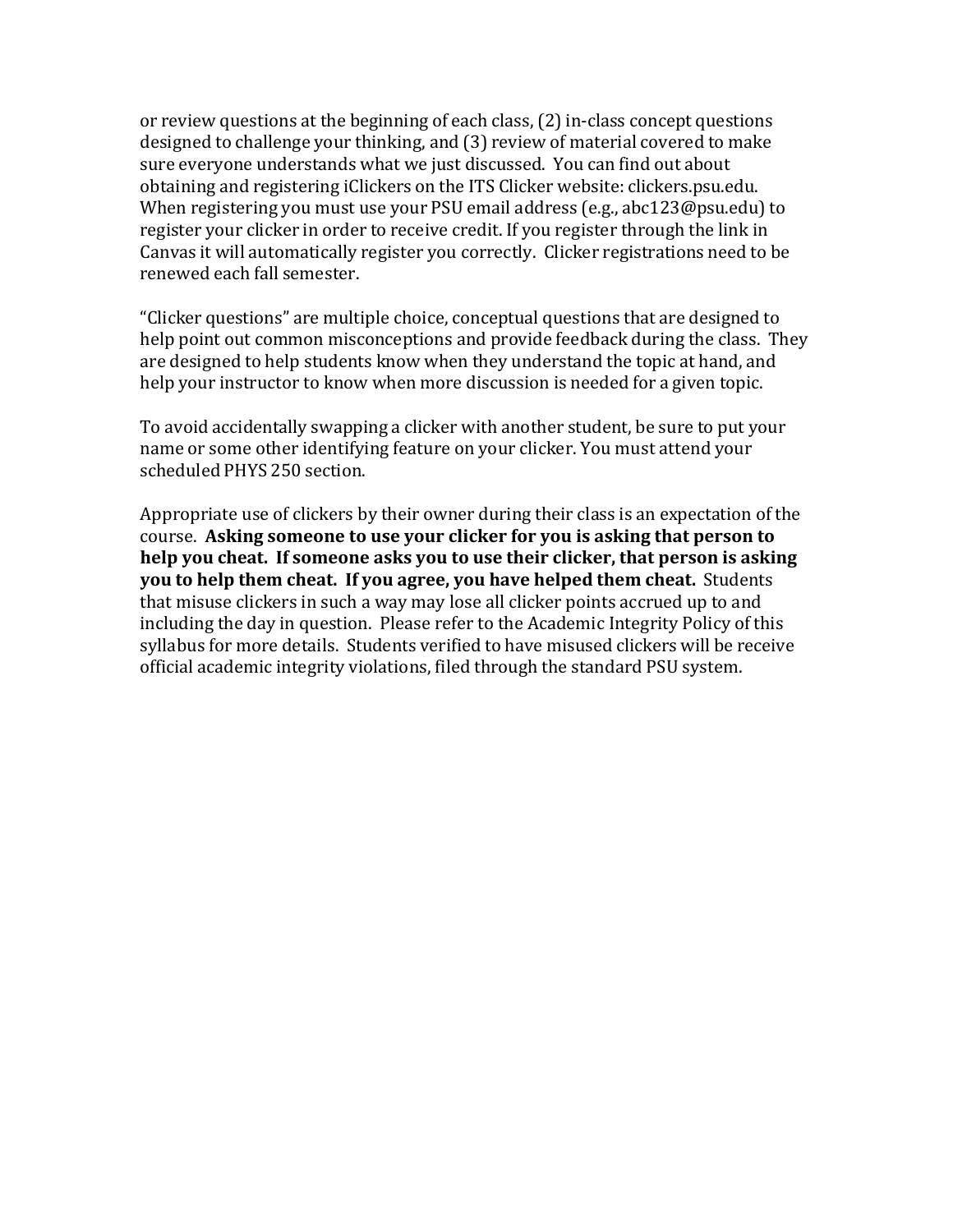### **Laboratories**

Laboratory sections meet once a week in room 209 Osmond. Your meeting time is determined by your section number. You must attend the laboratory section in which you are scheduled — no switching is permitted without discussing the matter with the instructor.

The laboratories are designed to provide students with hands-on experience with the material being investigated in class. Laboratory instructors lead the laboratory sessions and act as your guides as you explore the material. You will work collaboratively in three-member lab groups to carry out the experiments. The experiments are in the Laboratories section of the Canvas website for free.

During the lab session, your group will prepare a single write-up, addressing specific points of the experiments. This write-up must be submitted by your group before the end of the laboratory session and all group members must be present when the report is submitted in person to the laboratory instructor. At each lab session, each student is responsible for writing their own name on the lab document and initialing the sign-in sheet to verify attendance.

## **Recitation**

Recitation sections meet each week. Your meeting time and room are determined by your section number. You must attend the section for which you are registered. No switching is permitted without discussing the matter with the course instructor.

In these sections you will work collaboratively in three-member groups to complete problem-solving exercises. These problem solving activities are an invaluable component of learning physics, and will provide you with much more opportunity to explore problem solving techniques than you will have in class.

During the recitation session, your group will complete a single document to be turned in. This write-up must be submitted by your group before the end of the recitation session and all group members must be present when the report is submitted in person to the recitation instructor. At each recitation session, each student is responsible for writing their own name on the recitation document and initialing the sign-in sheet to verify attendance.

### Examinations

All students should plan to take their exams at the scheduled times. Students can request makeup exams only by submitting a valid written (or e-mailed) excuse to the course instructor. In the case of sudden or unexpected events that will cause them to miss an exam, students are required to notify the course instructor prior to the exam or as soon as is reasonably possible.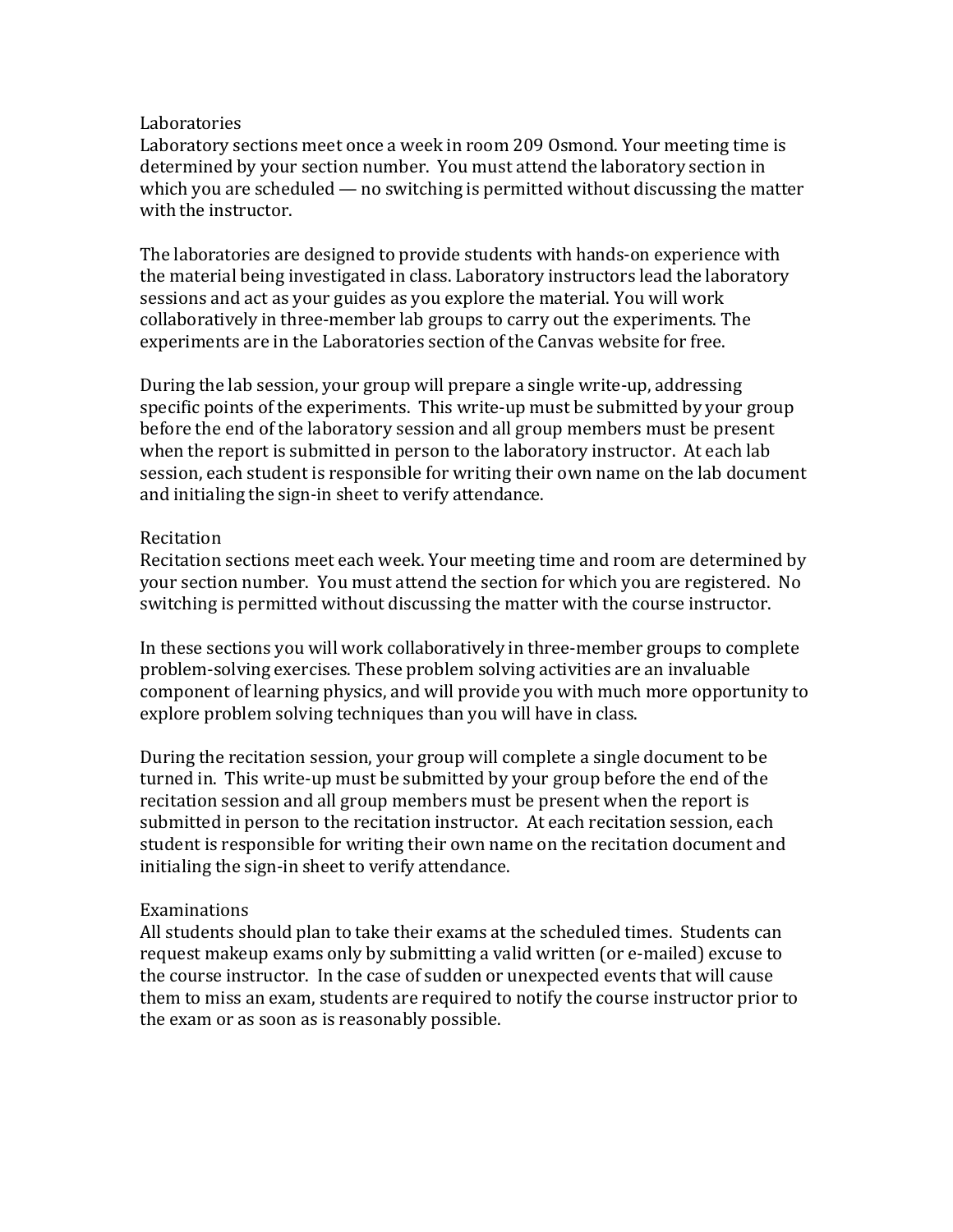## **Exam Policy**

There will be two midterm exams and a cumulative final exam (date and time to be set by the Registrar). Exams will be closed book. Relevant physical constants and formulae will be provided in each exam booklet. Students should bring a #2 pencil and a calculator (scientific or graphing) to the exams. Cellular phones, smart phones, any other communication devices, tablet computers, and organizers, and additional paper are not allowed. Room is provided for scratch work in each exam booklet.

The exams will be based on the assigned reading in the textbook, the material covered in lecture, the recitations, the laboratories, and the homework assignments.

## **Academic Integrity**

As described in The Penn State Principles, academic integrity is the basic guiding principle for all academic activity at Penn State University, allowing the pursuit of scholarly activity in an open, honest, and responsible manner. We expect that each student will practice integrity in regard to all academic assignments and will not tolerate or engage in acts of falsification, misrepresentation, or deception. To protect the fundamental ethical principles of the University community and the worth of work completed by others, we will record and report to the office of Judicial Affairs all instances of academic dishonesty.

The University and Departmental policy regarding academic integrity can be found on the course web page with links to the faculty senate policy: [http://www.psu.edu/ufs/policies/47-00.html#49-20.](http://www.psu.edu/ufs/policies/47-00.html#49-20)

# **Disability Policy**

Penn State welcomes students with disabilities into the University's educational programs. Every Penn State campus has an office for students with disabilities. Student Disability Resources (SDR) Web site provides contact information for every Penn State campus: [http://equity.psu.edu/sdr/disability-coordinator.](http://equity.psu.edu/sdr/disability-coordinator) For further information, please visit Student Disability Resources Web site: [http://equity.psu.edu/sdr.](http://equity.psu.edu/sdr)

In order to receive consideration for reasonable accommodations, you must contact the appropriate disability services office at the campus where you are officially enrolled, participate in an intake interview, and provide documentation: [http://equity.psu.edu/sdr/guidelines.](http://equity.psu.edu/sdr/guidelines) If the documentation supports your request for reasonable accommodations, your campus's disability services office will provide you with an accommodation letter. Please share this letter with your instructors and discuss the accommodations with them as early in your courses as possible. You must follow this process for every semester that you request accommodations. Accommodations cannot be graded retroactively for past activities.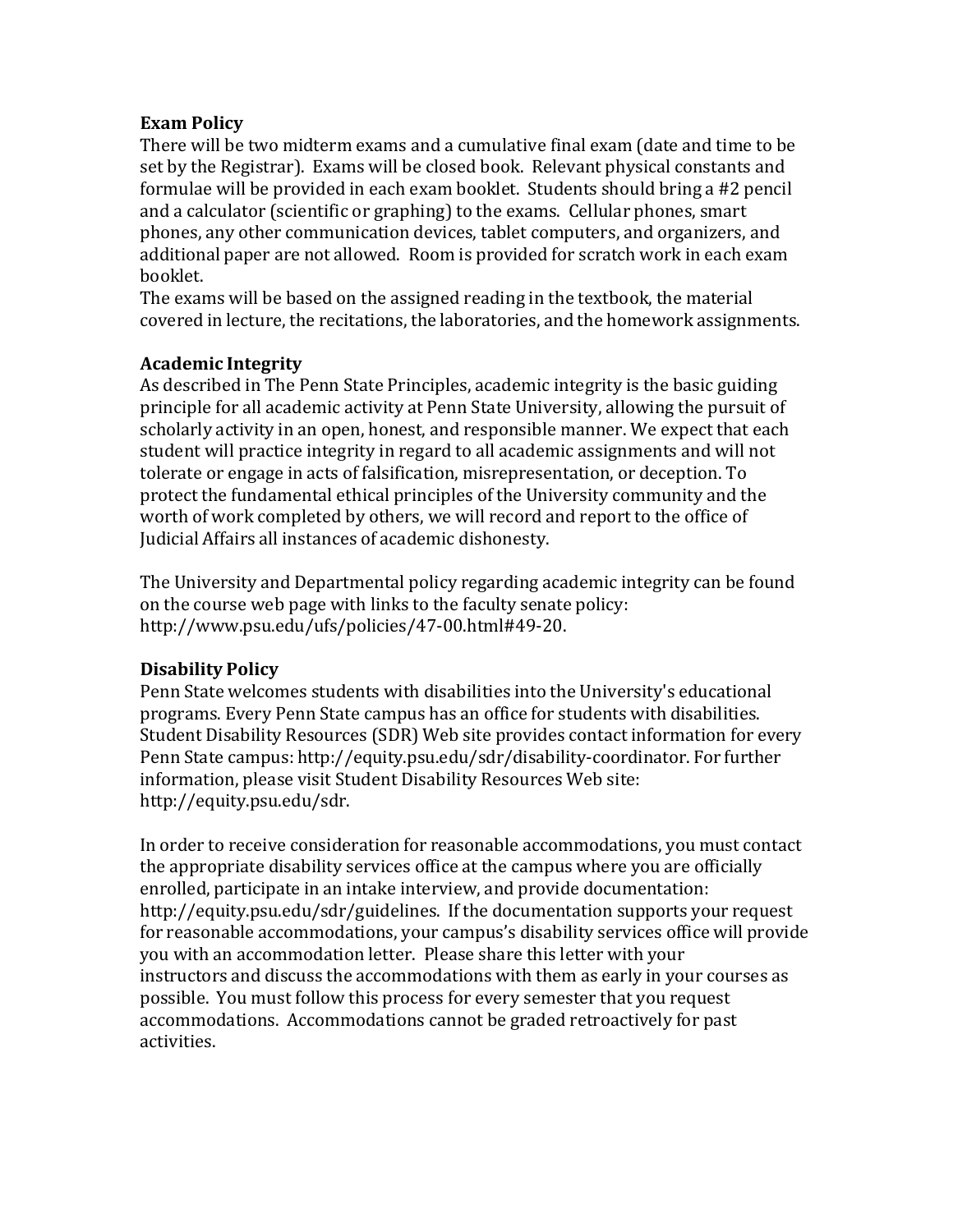### **Excuse and Makeup policy**

### Laboratory and Recitation

The laboratory and recitation components of this course are structured around collaborative learning. You must be present in laboratory or recitation to do these assignments. If you are absent from a laboratory or recitation section with a valid excuse, as described under "Valid Excuse Policy," fill out the Makeup appointment form (in Canvas) within one week of the absence. Your score will be recorded as a zero until you makeup the activity. Three (3) makeups are allowed throughout the course for unexcused absences. In circumstances in which you need to miss a fourth assignment, you must contact the course administrator before the absence to discuss the matter or the request will be denied. If you are absent without a valid excuse, a score of zero will be recorded for that assignment. If a student is more than ten minutes late to a recitation or lab, they cannot receive any credit for that period and should request a makeup activity.

Makeups for activities before Midterm 1 are held the week of Midterm 1; makeups for activities between Midterm 1 and Midterm 2 are held the week of Midterm 2; makeups for activities after Midterm 2 are held the last week of classes. Students that do not attend the makeup in the appropriate week will not receive another opportunity to makeup an activity. This structure is necessary because we can only make the materials for  $\sim$  4 lab activities available at a given time with the space available to PHYS 250.

### Homework

You must complete the homework assignments as scheduled. The assignments are available early, so no excuses, including localized technical issues, are accepted. Homework assignments are only extended in extreme circumstances or for students with appropriate university-approved excuses.

#### Examinations

All students should plan to take their exams at the scheduled times. Conflict exams are provided to students whose academic schedules conflict with our official exam times. Exam times will be provided which allow all students to attend all of the courses in their official PSU schedule and university-approved events without penalty. It is the responsibility of the student to request a conflict exam no later than 1 week prior to the official exam date. These requests are made in the course Canvas page. In the case of sudden or unexpected events that will cause them to miss an exam, students are required to notify the course instructor prior to the exam or as soon as is reasonably possible.